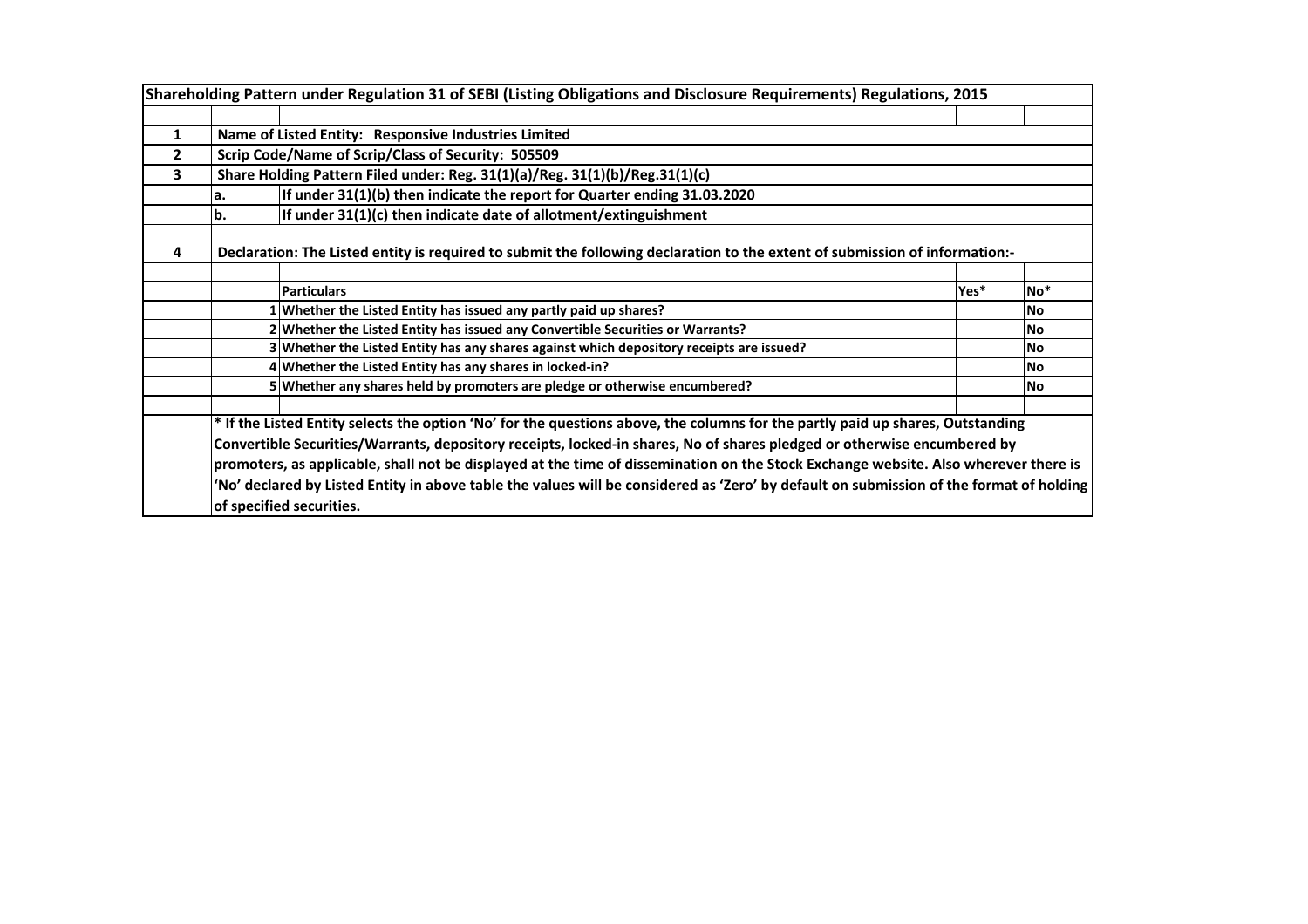|      | <b>Responsive Industries Limited</b>                        |                  |                     |              |                  |                     |                |                                   |              |                                                |            |                   |                           |              |                         |             |               |              |
|------|-------------------------------------------------------------|------------------|---------------------|--------------|------------------|---------------------|----------------|-----------------------------------|--------------|------------------------------------------------|------------|-------------------|---------------------------|--------------|-------------------------|-------------|---------------|--------------|
|      | Table I - Summary Statement holding of specified securities |                  |                     |              |                  |                     |                |                                   |              |                                                |            |                   |                           |              |                         |             |               |              |
|      |                                                             |                  |                     |              |                  |                     |                |                                   |              |                                                |            |                   |                           |              |                         |             |               |              |
|      | <b>Category Category of shareholder</b>                     | <b>Number</b>    | No. of fully No. of |              | No. of           | Total nos.          |                |                                   |              | Sharehold Number of Voting Rights held in each |            | No. of            | Shareholding,             | Number of    |                         |             | Number of     | Number of    |
|      |                                                             | lof              | paid up             | Partly       | <b>Ishares</b>   | <b>Ishares held</b> |                | ing as a % class of securities    |              |                                                |            | <b>Shares</b>     | as a %                    |              | Locked in shares Shares |             |               | equity       |
|      |                                                             | sharehold equity |                     |              | paid-up underlyi |                     | of total       |                                   |              |                                                |            | <b>Underlying</b> |                           |              | pledged or              | shares held |               |              |
|      |                                                             | ers              | shares held         | equity       | Ing              |                     | no. of         | <b>No of Voting Rights</b>        |              |                                                | Total as a |                   | Outstanding conversion of | No. (a)      | As a %                  | No.         | As a %        |              |
|      |                                                             |                  |                     | shares       | Deposit          |                     | <b>Ishares</b> |                                   |              |                                                | % of       | convertible       | <b>convertible</b>        |              | of total                | (a)         | of total      | dematerialis |
|      |                                                             |                  |                     | held         | lory             |                     | (calculate     |                                   |              |                                                | $(A+B+C)$  | securities        | securities (as a          |              | <b>Shares</b>           |             | <b>Shares</b> | ed form      |
|      |                                                             |                  |                     |              | <b>Receipts</b>  |                     | d as per       | Class eg: X Class<br><b>Total</b> |              |                                                |            | (including)       | percentage of             |              | held(b)                 |             | held(b)       |              |
|      |                                                             |                  |                     |              |                  |                     | SCRR,          |                                   |              |                                                |            | <b>Warrants</b> ) | diluted share             |              |                         |             |               |              |
|      |                                                             |                  |                     |              |                  |                     | 1957)          |                                   | eg: y        |                                                |            |                   | capital)                  |              |                         |             |               |              |
| (1)  | (II)                                                        | (III)            | (IV)                | (V)          | (VI)             | $(VII) =$           | (VIII)As a     |                                   |              | (IX)                                           |            | (X)               | (XI)= (VII)+(X)           |              | (XII)                   |             | (XIII)        | (XIV)        |
|      |                                                             |                  |                     |              |                  | (IV)+(V)+ (VI)      | % of           |                                   |              |                                                |            |                   | As a % of                 |              |                         |             |               |              |
|      |                                                             |                  |                     |              |                  |                     | $(A+B+C2)$     |                                   |              |                                                |            |                   | $(A+B+C2)$                |              |                         |             |               |              |
| (A)  | <b>Promoter &amp; Promoter Group</b>                        |                  | 8 133814527         | $\mathbf{0}$ | n                | 133814527           |                | 50.1342 133814527                 |              | 0 133814527                                    | 50.1342    | 0                 | 50.1342                   | 0            | 0.00000                 |             | 0.0000        | 133814527    |
| (B)  | <b>Public</b>                                               |                  | 2806 133098173      |              |                  | 133098173           |                | 49.8658 133098173                 |              | 0 133098173                                    | 49.8658    | 0                 | 49.8658                   | $\Omega$     | 0.0000 NA               |             | <b>NA</b>     | 133098173    |
| (C)  | <b>Non Promoter - Non Public</b>                            |                  |                     |              |                  |                     |                |                                   |              |                                                |            | 0                 |                           |              | 0.0000 NA               |             | <b>NA</b>     |              |
| (C1) | <b>Shares Underlying DRs</b>                                | 0                |                     |              |                  | $\mathbf{0}$        | 0.0000         |                                   | $\mathbf{0}$ |                                                | 0.0000     | $\mathbf 0$       | 0.0000                    | O            | 0.0000 NA               |             | <b>NA</b>     |              |
|      |                                                             |                  |                     |              |                  |                     |                |                                   |              |                                                |            |                   |                           |              |                         |             |               |              |
| (C2) | Shares Held By Employee Trust                               |                  |                     |              |                  |                     | 0.0000         |                                   |              |                                                | 0.0000     | 0                 | 0.0000                    | $\mathbf{0}$ | 0.0000 NA               |             | <b>NA</b>     |              |
|      | Total                                                       | 2814             | 266912700           | $\Omega$     |                  | 266912700           |                | 100.0000 266912700                |              | 0 266912700                                    | 100.0000   | 0                 | 100.0000                  | 0            | 0.00000                 |             | 0.0000        | 266912700    |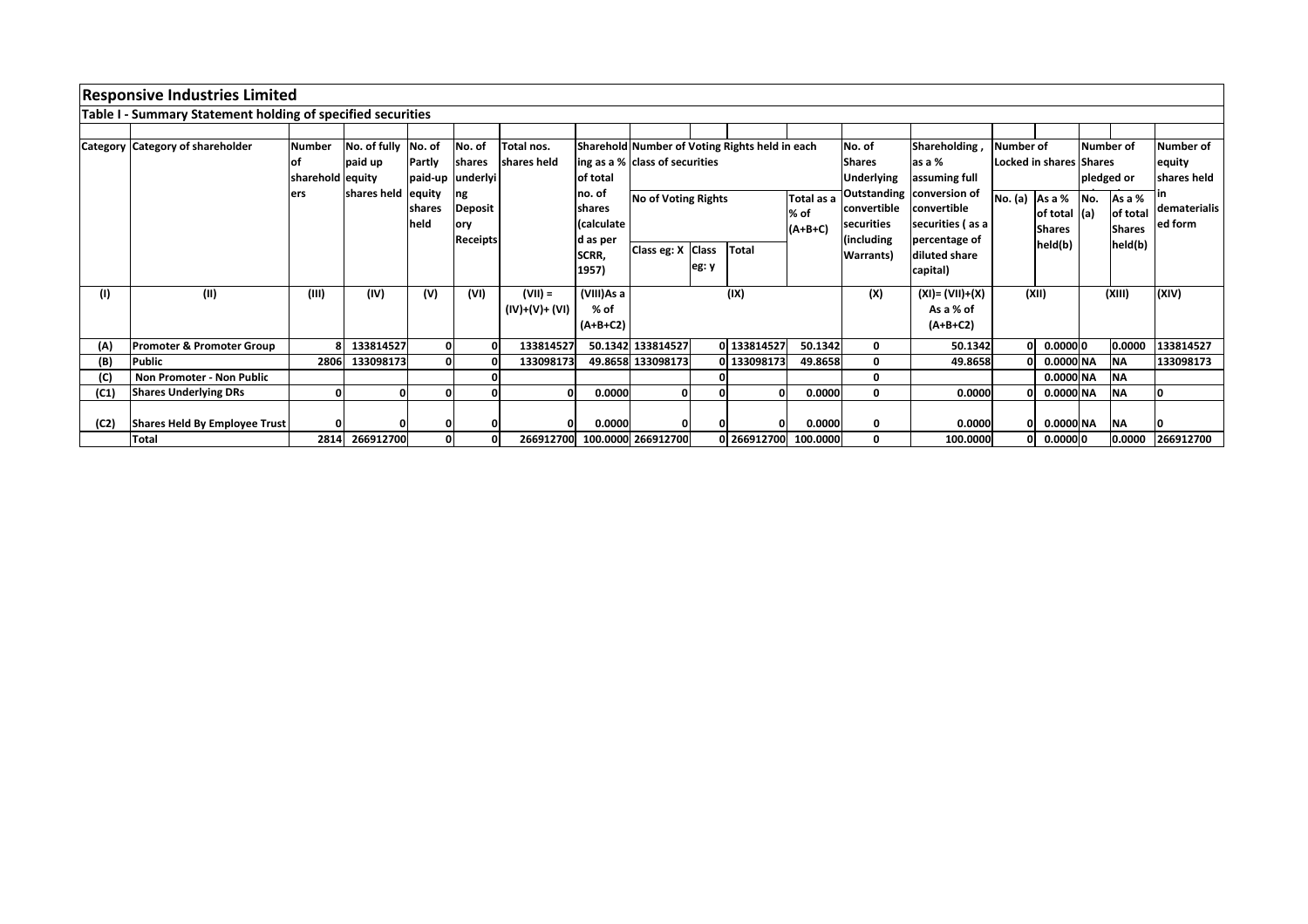|       | <b>Responsive Industries Limited</b>                                                                                                                                                                           |            |                |                        |              |              |                |                       |                                            |                                     |              |            |                    |                           |                         |               |              |                   |                            |
|-------|----------------------------------------------------------------------------------------------------------------------------------------------------------------------------------------------------------------|------------|----------------|------------------------|--------------|--------------|----------------|-----------------------|--------------------------------------------|-------------------------------------|--------------|------------|--------------------|---------------------------|-------------------------|---------------|--------------|-------------------|----------------------------|
|       | Table II - Statement showing shareholding pattern of the Promoter and Promoter Group                                                                                                                           |            |                |                        |              |              |                |                       |                                            |                                     |              |            |                    |                           |                         |               |              |                   |                            |
|       |                                                                                                                                                                                                                |            |                |                        |              |              |                |                       |                                            |                                     |              |            |                    |                           |                         |               |              |                   |                            |
|       | Category & Name of the                                                                                                                                                                                         | PAN        | Nos. of        | No. of fully           | Partly       | No. of       | Total nos.     | <b>Shareholding %</b> | Number of Voting Rights held in each class |                                     |              |            | No. of Shares      | Shareholding,             | <b>Number of Locked</b> |               |              |                   | Number of Shares Number of |
|       | shareholders                                                                                                                                                                                                   |            | share          | paid up equity paid-up |              | shares       | shares held    | calculated as         | of securities                              |                                     |              |            | <b>Underlying</b>  | as a % assuming in shares |                         |               | pledged or   |                   | equity                     |
|       |                                                                                                                                                                                                                |            | holders        | shares held            | equity       | underlyin    |                | per SCRR, 1957        |                                            |                                     |              |            | <b>Outstanding</b> | full conversion           |                         |               | otherwise    |                   | shares held                |
|       |                                                                                                                                                                                                                |            |                |                        | shares       |              |                | As a % of             |                                            |                                     |              |            | convertible        | of convertible            |                         |               |              |                   |                            |
|       |                                                                                                                                                                                                                |            |                |                        | held         |              |                | $(A+B+C2)$            | <b>No of Voting Rights</b>                 |                                     |              | Total as a | securities         | securities (as a          | No. (a)                 | As a % of     |              | No. (a) As a % of | demateriali                |
|       |                                                                                                                                                                                                                |            |                |                        |              | Depositor    |                |                       |                                            | % of                                |              |            |                    |                           |                         | total         |              | total             |                            |
|       |                                                                                                                                                                                                                |            |                |                        |              | y Receipts   |                |                       |                                            | Class eg: X Class<br>Total<br>eg: y |              | $(A+B+C)$  | including)         | percentage of             |                         | <b>Shares</b> |              | <b>Shares</b>     | sed form                   |
|       |                                                                                                                                                                                                                |            |                |                        |              |              |                |                       |                                            |                                     |              |            | <b>Warrants)</b>   | diluted share             |                         | held(b)       |              | held(b)           |                            |
|       |                                                                                                                                                                                                                |            |                |                        |              |              |                |                       |                                            |                                     |              |            |                    | capital)                  |                         |               |              |                   |                            |
|       |                                                                                                                                                                                                                |            |                |                        |              |              |                |                       |                                            |                                     |              |            |                    |                           |                         |               |              |                   |                            |
|       |                                                                                                                                                                                                                |            |                |                        |              |              |                |                       |                                            |                                     |              |            |                    |                           |                         |               |              |                   |                            |
|       | (1)                                                                                                                                                                                                            | (II)       | (III)          | (IV)                   | (V)          | (VI)         | $(VII) =$      | (VIII) As a % of      |                                            |                                     | (IX)         |            | (X)                | (XI)= (VII)+(X) As        |                         | (XII)         |              | (XIII)            | (XIV)                      |
|       |                                                                                                                                                                                                                |            |                |                        |              |              | $(IV)+(V)+(V)$ | $(A+B+C2)$            |                                            |                                     |              |            |                    | a % of (A+B+C2)           |                         |               |              |                   |                            |
|       |                                                                                                                                                                                                                |            |                |                        |              |              |                |                       |                                            |                                     |              |            |                    |                           |                         |               |              |                   |                            |
|       |                                                                                                                                                                                                                |            |                |                        |              |              |                |                       |                                            |                                     |              |            |                    |                           |                         |               |              |                   |                            |
|       | Indian                                                                                                                                                                                                         |            |                |                        |              |              |                |                       |                                            |                                     |              |            |                    |                           |                         |               |              |                   |                            |
|       | Individuals / Hindu Undivided                                                                                                                                                                                  |            |                |                        |              |              |                |                       |                                            |                                     |              |            |                    |                           |                         |               |              |                   |                            |
| (a)   | Family                                                                                                                                                                                                         |            |                | 3600170                | 0            | $\Omega$     | 3600170        | 1.3488                | 3600170                                    |                                     | 3600170      | 1.3488     | C                  | 1.3488                    | $\mathbf{0}$            | 0.0000        | $\mathbf 0$  | 0.0000            | 3600170                    |
|       | Saudamini Abhishek Agarwal                                                                                                                                                                                     | ADNPJ9375R |                | 1489000                | $\mathbf 0$  | $\Omega$     | 1489000        | 0.5579                | 1489000                                    |                                     | 1489000      | 0.5579     |                    | 0.5579                    | $\overline{0}$          | 0.0000        |              | 0.0000            | 1489000                    |
|       | Swati Atit Agarwal                                                                                                                                                                                             | ABRPJ9441J |                | 1300010                |              | $\Omega$     | 1300010        | 0.4871                | 1300010                                    |                                     | 1300010      | 0.4871     |                    | 0.4871                    | $\Omega$                | 0.0000        | $\Omega$     | 0.0000            | 1300010                    |
|       | Atit O. Agarwal                                                                                                                                                                                                | AAJPA4997K | $\overline{1}$ | 773330                 | $\mathbf{0}$ | $\Omega$     | 773330         | 0.2897                | 773330                                     | $\Omega$                            | 773330       | 0.2897     | $\Omega$           | 0.2897                    | $\Omega$                | 0.0000        | $\Omega$     | 0.0000            | 773330                     |
|       | Rishabh Rajkumar Agarwal                                                                                                                                                                                       | AGMPA6792M |                | 37830                  |              | $\Omega$     | 37830          | 0.0142                | 37830                                      | $\mathbf 0$                         | 37830        | 0.0142     | $\sqrt{ }$         | 0.0142                    | $\mathbf 0$             | 0.0000        | $\mathbf 0$  | 0.0000            | 37830                      |
|       | Abhishek Agarwal                                                                                                                                                                                               | AEMPA4084J |                |                        |              |              |                | 0.0000                |                                            | $\Omega$                            |              | 0.0000     |                    | 0.0000                    | $\Omega$                | 0.0000        | $\Omega$     | 0.0000            |                            |
|       | <b>Central Government / State</b>                                                                                                                                                                              |            |                |                        |              |              |                |                       |                                            |                                     |              |            |                    |                           |                         |               |              |                   |                            |
| (b)   | Government(s)                                                                                                                                                                                                  |            | O              |                        | 0            |              | O              | 0.0000                |                                            | 0                                   |              | 0.0000     | C                  | 0.0000                    | $\Omega$                | 0.0000        | $\Omega$     | 0.0000            | C                          |
| (c)   | <b>Financial Institutions / Banks</b>                                                                                                                                                                          |            |                |                        | ō            | $\Omega$     | $\Omega$       | 0.0000                |                                            | $\overline{\mathbf{0}}$             |              | 0.0000     | $\Omega$           | 0.0000                    | $\mathbf{o}$            | 0.0000        | $\mathbf 0$  | 0.0000            |                            |
| (d)   | Any Other (Specify)                                                                                                                                                                                            |            | $\overline{a}$ | 130214357              | $\mathbf{0}$ | $\mathbf{0}$ | 130214357      |                       | 48.7854 130214357                          |                                     | 0 130214357  | 48.7854    | $\mathbf{0}$       | 48.7854                   | $\mathbf 0$             | 0.0000        | $\mathbf 0$  | 0.0000            | 130214357                  |
|       | <b>Bodies Corporate</b>                                                                                                                                                                                        |            | 4              | 130214357              | $\mathbf{0}$ | $\Omega$     | 130214357      |                       | 48.7854 130214357                          |                                     | 0 130214357  | 48.7854    | $\Omega$           | 48.7854                   | $\mathbf{0}$            | 0.0000        | $\mathbf{0}$ | 0.0000            | 130214357                  |
|       |                                                                                                                                                                                                                |            |                |                        |              |              |                |                       |                                            |                                     |              |            |                    |                           |                         |               |              |                   |                            |
|       | Wellknown Business Ventures Llp AABFW7375D                                                                                                                                                                     |            |                | 123425340              | $\mathbf 0$  | $\Omega$     | 123425340      |                       | 46.2418 123425340                          |                                     | 0 123425340  | 46.2418    |                    | 46.2418                   | $\mathbf 0$             | 0.0000        | $\Omega$     | 0.0000            | 123425340                  |
|       | <b>Axiom Cordages Limited</b>                                                                                                                                                                                  | AACCA0548G | $\overline{1}$ | 4418330                | $\mathbf 0$  | $\mathbf 0$  | 4418330        | 1.6553                | 4418330                                    | $\mathbf{0}$                        | 4418330      | 1.6553     | $\mathsf{C}$       | 1.6553                    | $\mathbf 0$             | 0.0000        | $\mathbf 0$  | 0.0000            | 4418330                    |
|       | <b>Efficient Builders Llp</b>                                                                                                                                                                                  | AAEFE5479K |                | 1592000                | $\mathbf 0$  | $\Omega$     | 1592000        | 0.5964                | 1592000                                    | $\Omega$                            | 1592000      | 0.5964     |                    | 0.5964                    | $\mathbf 0$             | 0.0000        | $\Omega$     | 0.0000            | 1592000                    |
|       | Mavi Business Ventures Llp                                                                                                                                                                                     | AAJFH3188B |                | 778687                 | $\mathbf 0$  | $\Omega$     | 778687         | 0.2917                | 778687                                     | $\Omega$                            | 778687       | 0.2917     |                    | 0.2917                    | $\Omega$                | 0.0000        | $\Omega$     | 0.0000            | 778687                     |
|       | Fairpoint Tradecom LLP                                                                                                                                                                                         | AACFF6160C | $\Omega$       |                        | $\mathbf{0}$ | $\Omega$     |                | 0.0000                |                                            | $\mathbf 0$                         |              | 0.0000     | $\mathsf{C}$       | 0.0000                    | $\mathbf 0$             | 0.0000        | $\mathbf 0$  | 0.0000            |                            |
|       | Sub Total (A)(1)                                                                                                                                                                                               |            |                | 133814527              | $\mathbf{0}$ |              | 133814527      |                       | 50.1342 133814527                          |                                     | 0 133814527  | 50.1342    | $\Omega$           | 50.1342                   | $\mathbf{0}$            | 0.0000        | $\mathbf{0}$ |                   | 0.0000 133814527           |
|       | Foreign                                                                                                                                                                                                        |            |                |                        |              |              |                |                       |                                            |                                     |              |            |                    |                           |                         |               |              |                   |                            |
|       |                                                                                                                                                                                                                |            |                |                        |              |              |                |                       |                                            |                                     |              |            |                    |                           |                         |               |              |                   |                            |
|       | <b>Individuals (Non-Resident</b>                                                                                                                                                                               |            |                |                        |              |              |                |                       |                                            |                                     |              |            |                    |                           |                         |               |              |                   |                            |
| (a)   | Individuals / Foreign Individuals)                                                                                                                                                                             |            | 0              |                        |              |              | 0              | 0.0000                | 0                                          |                                     | 0            | 0.0000     | C                  | 0.0000                    | $\mathbf 0$             | 0.0000        | 0            | 0.0000            | C                          |
| (b)   | Government                                                                                                                                                                                                     |            | $\Omega$       | $\Omega$               | $\mathbf{0}$ | $\mathbf{0}$ | $\mathbf{0}$   | 0.0000                | $\mathbf{0}$                               | ō                                   | $\Omega$     | 0.0000     | 0                  | 0.0000                    | $\mathbf{0}$            | 0.0000        | $\mathbf{0}$ | 0.0000            | $\mathbf 0$                |
|       | <b>Institutions</b>                                                                                                                                                                                            |            | $\Omega$       | $\Omega$               | $\mathbf{0}$ | $\mathbf{0}$ | $\mathbf{0}$   | 0.0000                | $\Omega$                                   | $\mathbf{0}$                        | $\mathbf{0}$ | 0.0000     | 0                  | 0.0000                    | $\mathbf{0}$            | 0.0000        | $\mathbf 0$  | 0.0000            | $\mathbf 0$                |
| (d)   | Foreign Portfolio Investor                                                                                                                                                                                     |            | O              | $\Omega$               | 0            | $\Omega$     | $\Omega$       | 0.0000                | $\Omega$                                   | $\pmb{\mathsf{o}}$                  | $\Omega$     | 0.0000     | $\Omega$           | 0.0000                    | $\mathbf{0}$            | 0.0000        | $\Omega$     | 0.0000            | $\mathbf 0$                |
| (e)   | Any Other (Specify)                                                                                                                                                                                            |            | $\Omega$       | $\mathbf{0}$           | $\mathbf{0}$ | $\Omega$     | $\mathbf{0}$   | 0.0000                | $\Omega$                                   | $\mathbf{0}$                        | $\Omega$     | 0.0000     | $\Omega$           | 0.0000                    | $\mathbf{0}$            | 0.0000        | $\mathbf 0$  | 0.0000            | 0                          |
|       | Sub Total (A)(2)                                                                                                                                                                                               |            | O              | $\Omega$               | $\mathbf{0}$ |              | <sup>0</sup>   | 0.0000                | n                                          | $\mathbf{0}$                        |              | 0.0000     | $\Omega$           | 0.0000                    | $\mathbf{0}$            | 0.0000        | $\mathbf{0}$ | 0.0000            | $\Omega$                   |
|       | <b>Total Shareholding Of Promoter</b>                                                                                                                                                                          |            |                |                        |              |              |                |                       |                                            |                                     |              |            |                    |                           |                         |               |              |                   |                            |
|       | And Promoter Group (A)=                                                                                                                                                                                        |            |                |                        |              |              |                |                       |                                            |                                     |              |            |                    |                           |                         |               |              |                   |                            |
|       | $(A)(1)+(A)(2)$                                                                                                                                                                                                |            | 8              | 133814527              | o            | $\Omega$     | 133814527      |                       | 50.1342 133814527                          |                                     | 0 133814527  | 50.1342    |                    | 50.1342                   | $\mathbf{0}$            | 0.0000        | $\Omega$     |                   | 0.0000 133814527           |
|       |                                                                                                                                                                                                                |            |                |                        |              |              |                |                       |                                            |                                     |              |            |                    |                           |                         |               |              |                   |                            |
|       | Details of Shares which remain unclaimed may be given hear along with details such as number of shareholders, outstanding shares held in demat/unclaimed suspense account, voting rights which are frozen etc. |            |                |                        |              |              |                |                       |                                            |                                     |              |            |                    |                           |                         |               |              |                   |                            |
|       |                                                                                                                                                                                                                |            |                |                        |              |              |                |                       |                                            |                                     |              |            |                    |                           |                         |               |              |                   |                            |
| Note: |                                                                                                                                                                                                                |            |                |                        |              |              |                |                       |                                            |                                     |              |            |                    |                           |                         |               |              |                   |                            |
|       | (1) PAN would not be displayed on website of Stock Exchange(s)                                                                                                                                                 |            |                |                        |              |              |                |                       |                                            |                                     |              |            |                    |                           |                         |               |              |                   |                            |
|       | (2) The term 'Encumbrance' has the same meaning as assigned under regulation 28(3) of SEBI (Substantial Acquisition of Shares and Takeovers) Regulations, 2011.                                                |            |                |                        |              |              |                |                       |                                            |                                     |              |            |                    |                           |                         |               |              |                   |                            |
|       |                                                                                                                                                                                                                |            |                |                        |              |              |                |                       |                                            |                                     |              |            |                    |                           |                         |               |              |                   |                            |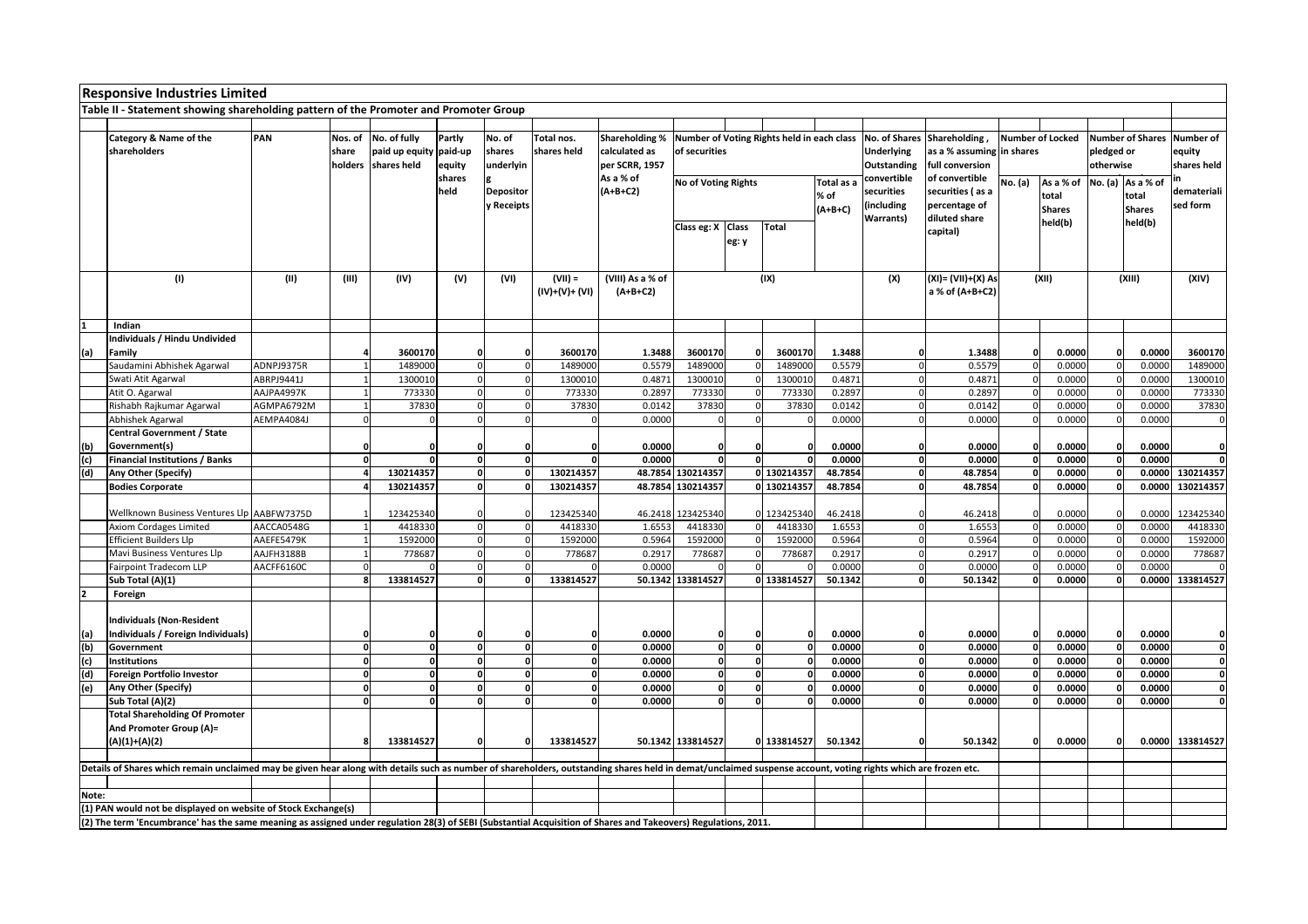|                | <b>Responsive Industries Limited</b>                                         |            |                         |                          |                          |                   |                   |             |                                                |              |          |            |                   |                    |                  |                         |               |                         |                         |  |       |  |       |  |
|----------------|------------------------------------------------------------------------------|------------|-------------------------|--------------------------|--------------------------|-------------------|-------------------|-------------|------------------------------------------------|--------------|----------|------------|-------------------|--------------------|------------------|-------------------------|---------------|-------------------------|-------------------------|--|-------|--|-------|--|
|                | Table III - Statement showing shareholding pattern of the Public shareholder |            |                         |                          |                          |                   |                   |             |                                                |              |          |            |                   |                    |                  |                         |               |                         |                         |  |       |  |       |  |
|                |                                                                              |            |                         |                          |                          |                   |                   |             |                                                |              |          |            |                   |                    |                  |                         |               |                         |                         |  |       |  |       |  |
|                | Category & Name of the                                                       | PAN        | Nos. of                 | No. of fully             | Partly                   | No. of            | Total nos.        |             | Sharehold Number of Voting Rights held in each |              |          |            | No. of Shares     | Shareholding       | <b>Number of</b> |                         |               | <b>Number of Shares</b> | <b>Number of equity</b> |  |       |  |       |  |
|                | shareholders                                                                 |            |                         | sharehold paid up equity | paid-up                  | shares            | shares held ing % |             | class of securities                            |              |          |            | <b>Underlying</b> | as a %             |                  | <b>Locked in shares</b> |               | pledged or              | shares held in          |  |       |  |       |  |
|                |                                                                              |            | ers                     | shares held              | equity                   | underlyin         |                   | calculate   |                                                |              |          |            | Outstanding       | assuming full      |                  |                         |               | otherwise               | dematerialised form     |  |       |  |       |  |
|                |                                                                              |            |                         |                          | shares                   |                   |                   | d as per    |                                                |              |          |            | convertible       | conversion of      |                  |                         |               |                         |                         |  |       |  |       |  |
|                |                                                                              |            |                         |                          | held                     | Depositor         |                   | SCRR,       | No of Voting Rights                            |              |          | Total as a | securities        | convertible        | No.              | As a % of               | No. (a)       | As a % of               |                         |  |       |  |       |  |
|                |                                                                              |            |                         |                          |                          | <b>v</b> Receipts |                   | 1957 As a   |                                                |              |          | % of       | (including        | securities (as a   | percentage of    |                         |               |                         |                         |  | total |  | total |  |
|                |                                                                              |            |                         |                          |                          |                   |                   | % of        |                                                |              |          | $(A+B+C)$  | <b>Warrants)</b>  |                    |                  |                         | <b>Shares</b> |                         | <b>Shares</b>           |  |       |  |       |  |
|                |                                                                              |            |                         |                          |                          |                   |                   | $(A+B+C2)$  | Class eg: X                                    | <b>Class</b> | Total    |            |                   | diluted share      |                  | held(b)                 |               | held(b)                 |                         |  |       |  |       |  |
|                |                                                                              |            |                         |                          |                          |                   |                   |             |                                                | eg: y        |          |            |                   |                    |                  |                         |               |                         |                         |  |       |  |       |  |
|                |                                                                              |            |                         |                          |                          |                   |                   |             |                                                |              |          |            |                   | capital)           |                  |                         |               |                         |                         |  |       |  |       |  |
|                | (1)                                                                          | (II)       | (III)                   | (IV)                     | (V)                      | (VI)              | $(VII) =$         | (VIII) As a |                                                |              | (IX)     |            | (X)               | $(XI) = (VII)+(X)$ |                  | (XII)                   |               | (XIII)                  | (XIV)                   |  |       |  |       |  |
|                |                                                                              |            |                         |                          |                          |                   | $(IV)+(V)+$       | $%$ of      |                                                |              |          |            |                   | As a % of          |                  |                         |               |                         |                         |  |       |  |       |  |
|                |                                                                              |            |                         |                          |                          |                   | (VI)              | $(A+B+C2)$  |                                                |              |          |            |                   | $(A+B+C2)$         |                  |                         |               |                         |                         |  |       |  |       |  |
| 1              | <b>Institutions</b>                                                          |            |                         |                          |                          |                   |                   |             |                                                |              |          |            |                   |                    |                  |                         |               |                         |                         |  |       |  |       |  |
| (a)            | <b>Mutual Fund</b>                                                           |            | $\overline{2}$          | 4035                     | $\mathbf{0}$             | $\mathbf{o}$      | 4035              | 0.0015      | 4035                                           | 0            | 4035     | 0.0015     | $\mathbf{o}$      | 0.0015             | $\mathbf{0}$     | 0.0000 NA               |               | <b>NA</b>               | 4035                    |  |       |  |       |  |
| (b)            | <b>Venture Capital Funds</b>                                                 |            | $\mathbf{0}$            | $\Omega$                 | $\mathbf{0}$             | $\Omega$          |                   | 0.0000      | $\Omega$                                       | $\mathbf{0}$ |          | 0.0000     | $\Omega$          | 0.0000             | <sup>n</sup>     | 0.0000 NA               |               | <b>NA</b>               | $\mathbf{0}$            |  |       |  |       |  |
| (c)            | <b>Alternate Investment Funds</b>                                            |            | $\mathbf{0}$            | $\mathbf{0}$             | $\Omega$                 | $\Omega$          | n                 | 0.0000      | $\Omega$                                       | $\mathbf{0}$ |          | 0.0000     | $\Omega$          | 0.0000             | $\Omega$         | 0.0000 NA               |               | <b>NA</b>               | $\mathbf{0}$            |  |       |  |       |  |
|                |                                                                              |            |                         |                          |                          |                   |                   |             |                                                |              |          |            |                   |                    |                  |                         |               |                         |                         |  |       |  |       |  |
|                |                                                                              |            |                         |                          |                          |                   |                   |             |                                                |              |          |            |                   |                    |                  |                         |               |                         |                         |  |       |  |       |  |
| (d)            | <b>Foreign Venture Capital Investors</b>                                     |            | 0                       |                          | $\Omega$<br>$\mathbf{0}$ |                   | 11251938          | 0.0000      | 11251938                                       |              |          | 0.0000     | $\Omega$          | 0.0000             | $\Omega$         | 0.0000 NA               |               | <b>NA</b>               | $\mathbf{0}$            |  |       |  |       |  |
| (e)            | Foreign Portfolio Investor                                                   |            | $\overline{\mathbf{3}}$ | 11251938                 |                          | 0                 |                   | 4.2156      |                                                | ٥I           | 11251938 | 4.2156     |                   | 4.2156             |                  | 0.0000 NA               |               | <b>NA</b>               | 11251938                |  |       |  |       |  |
|                | <b>Sparrow Asia Diversified</b>                                              |            |                         |                          |                          |                   |                   |             |                                                |              |          |            |                   |                    |                  |                         |               |                         |                         |  |       |  |       |  |
|                | Opportunities Fund                                                           | AANCS3131Q |                         | 5678069                  |                          |                   | 5678069           | 2.1273      | 5678069                                        | $\Omega$     | 5678069  | 2.1273     |                   | 2.1273             |                  | 0.0000 NA               |               | <b>NA</b>               | 5678069                 |  |       |  |       |  |
|                | Bao Value Fund                                                               | AAQCS4646H | $\mathbf{1}$            | 4285869                  | $\overline{0}$           |                   | 4285869           | 1.6057      | 4285869                                        | $\mathbf 0$  | 4285869  | 1.6057     |                   | 1.6057             | <sup>n</sup>     | 0.0000                  | <b>NA</b>     | 0.0000                  | 4285869                 |  |       |  |       |  |
| (f)            | <b>Financial Institutions / Banks</b>                                        |            | $\overline{\mathbf{3}}$ | 10505642                 | 0                        | $\Omega$          | 10505642          | 3.9360      | 10505642                                       | ΩI           | 10505642 | 3.9360     | O                 | 3.9360             | $\mathbf{0}$     | 0.0000 NA               |               | <b>NA</b>               | 10505642                |  |       |  |       |  |
|                |                                                                              |            |                         |                          |                          |                   |                   |             |                                                |              |          |            |                   |                    |                  |                         |               |                         |                         |  |       |  |       |  |
|                | Life Insurance Corporation Of India                                          | AAACL0582H |                         | 9584233                  |                          |                   | 9584233           | 3.5908      | 9584233                                        |              | 9584233  | 3.5908     |                   | 3.5908             |                  | 0.0000 NA               |               | <b>NA</b>               | 9584233                 |  |       |  |       |  |
| (g)            | <b>Insurance Companies</b>                                                   |            | $\Omega$                | $\Omega$                 | $\Omega$                 | $\Omega$          |                   | 0.0000      |                                                | $\Omega$     |          | 0.0000     |                   | 0.0000             |                  | 0.0000 NA               |               | <b>NA</b>               | $\mathbf{0}$            |  |       |  |       |  |
|                |                                                                              |            |                         |                          |                          |                   |                   |             |                                                |              |          |            |                   |                    |                  |                         |               |                         |                         |  |       |  |       |  |
| (h)            | <b>Provident Funds/ Pension Funds</b>                                        |            | $\Omega$                | 0                        |                          |                   |                   | 0.0000      | n                                              |              |          | 0.0000     |                   | 0.0000             |                  | 0.0000 NA               |               | <b>NA</b>               | $\mathbf{0}$            |  |       |  |       |  |
| (i)            | Any Other (Specify)                                                          |            | $\mathbf{0}$            | $\Omega$                 | $\Omega$                 | $\mathbf{0}$      |                   | 0.0000      | $\mathbf{0}$                                   | $\Omega$     |          | 0.0000     | <sup>0</sup>      | 0.0000             | $\Omega$         | 0.0000 NA               |               | <b>NA</b>               | $\Omega$                |  |       |  |       |  |
|                | Sub Total (B)(1)                                                             |            | 8                       | 21761615                 |                          | n                 | 21761615          | 8.1531      | 21761615                                       | ΩL           | 21761615 | 8.1531     | $\Omega$          | 8.1531             |                  | 0.0000 NA               |               | <b>NA</b>               | 21761615                |  |       |  |       |  |
| $\overline{2}$ | <b>Central Government/ State</b>                                             |            |                         |                          |                          |                   |                   |             |                                                |              |          |            |                   |                    |                  |                         |               |                         |                         |  |       |  |       |  |
|                | Government(s)/ President of India                                            |            |                         |                          |                          |                   |                   |             |                                                |              |          |            |                   |                    |                  |                         |               |                         |                         |  |       |  |       |  |
|                |                                                                              |            |                         |                          |                          |                   |                   |             |                                                |              |          |            |                   |                    |                  |                         |               |                         |                         |  |       |  |       |  |
|                | <b>Central Government / State</b>                                            |            |                         |                          |                          |                   |                   |             |                                                |              |          |            |                   |                    |                  |                         |               |                         |                         |  |       |  |       |  |
|                | Government(s)                                                                |            | $\mathbf 1$             | 200                      | $\Omega$                 | $\Omega$          | 200               | 0.0001      | 200                                            | $\mathbf{0}$ | 200      | 0.0001     | n                 | 0.0001             |                  | 0.0000 NA               |               | <b>NA</b>               | 200                     |  |       |  |       |  |
|                | Sub Total (B)(2)                                                             |            | $\mathbf{1}$            | 200                      | $\Omega$                 | $\Omega$          | 200               | 0.0001      | 200                                            | $\mathbf{0}$ | 200      | 0.0001     | 0                 | 0.0001             | $\mathbf{0}$     | 0.0000 NA               |               | <b>NA</b>               | 200                     |  |       |  |       |  |
| 3              | <b>Non-Institutions</b>                                                      |            |                         |                          |                          |                   |                   |             |                                                |              |          |            |                   |                    |                  |                         |               |                         |                         |  |       |  |       |  |
| (a)            | <b>Individuals</b>                                                           |            |                         | $\mathbf{0}$             | $\Omega$                 |                   |                   |             |                                                |              |          |            |                   |                    | $\Omega$         |                         | <b>NA</b>     | <b>NA</b>               |                         |  |       |  |       |  |
|                | i. Individual shareholders holding                                           |            |                         |                          |                          |                   |                   |             |                                                |              |          |            |                   |                    |                  |                         |               |                         |                         |  |       |  |       |  |
|                | nominal share capital up to Rs. 2                                            |            |                         |                          |                          |                   |                   |             |                                                |              |          |            |                   |                    |                  |                         |               |                         |                         |  |       |  |       |  |
|                | lakhs.                                                                       |            | 2586                    | 652644                   | $\Omega$                 |                   | 652644            | 0.2445      | 652644                                         | $\Omega$     | 652644   | 0.2445     |                   | 0.2445             | n                | 0.0000 NA               |               | NA                      | 652644                  |  |       |  |       |  |
|                | ii. Individual shareholders holding                                          |            |                         |                          |                          |                   |                   |             |                                                |              |          |            |                   |                    |                  |                         |               |                         |                         |  |       |  |       |  |
|                | nominal share capital in excess of                                           |            |                         |                          |                          |                   |                   |             |                                                |              |          |            |                   |                    |                  |                         |               |                         |                         |  |       |  |       |  |
|                | Rs. 2 lakhs.                                                                 |            |                         | 650000                   |                          | $\Omega$          | 650000            | 0.2435      | 650000                                         | $\mathbf{0}$ | 650000   | 0.2435     |                   | 0.2435             | 0                | 0.0000 NA               |               | <b>NA</b>               | 650000                  |  |       |  |       |  |
| (b)            | <b>NBFCs registered with RBI</b>                                             |            | $\mathbf{0}$            | $\Omega$                 | $\Omega$                 | $\mathbf{0}$      |                   | 0.0000      | $\Omega$                                       | <sub>0</sub> |          | 0.0000     | $\Omega$          | 0.0000             | $\Omega$         | 0.0000 NA               |               | <b>NA</b>               | $\mathbf{0}$            |  |       |  |       |  |
|                | <b>Trust Employee</b>                                                        |            | $\mathbf{0}$            | $\mathbf{0}$             | $\Omega$                 | $\Omega$          | n                 | 0.0000      | $\mathbf{0}$                                   | $\mathbf{0}$ |          | 0.0000     | $\Omega$          | 0.0000             | 0                | 0.0000 NA               |               | <b>NA</b>               | $\mathbf{0}$            |  |       |  |       |  |
|                |                                                                              |            |                         |                          |                          |                   |                   |             |                                                |              |          |            |                   |                    |                  |                         |               |                         |                         |  |       |  |       |  |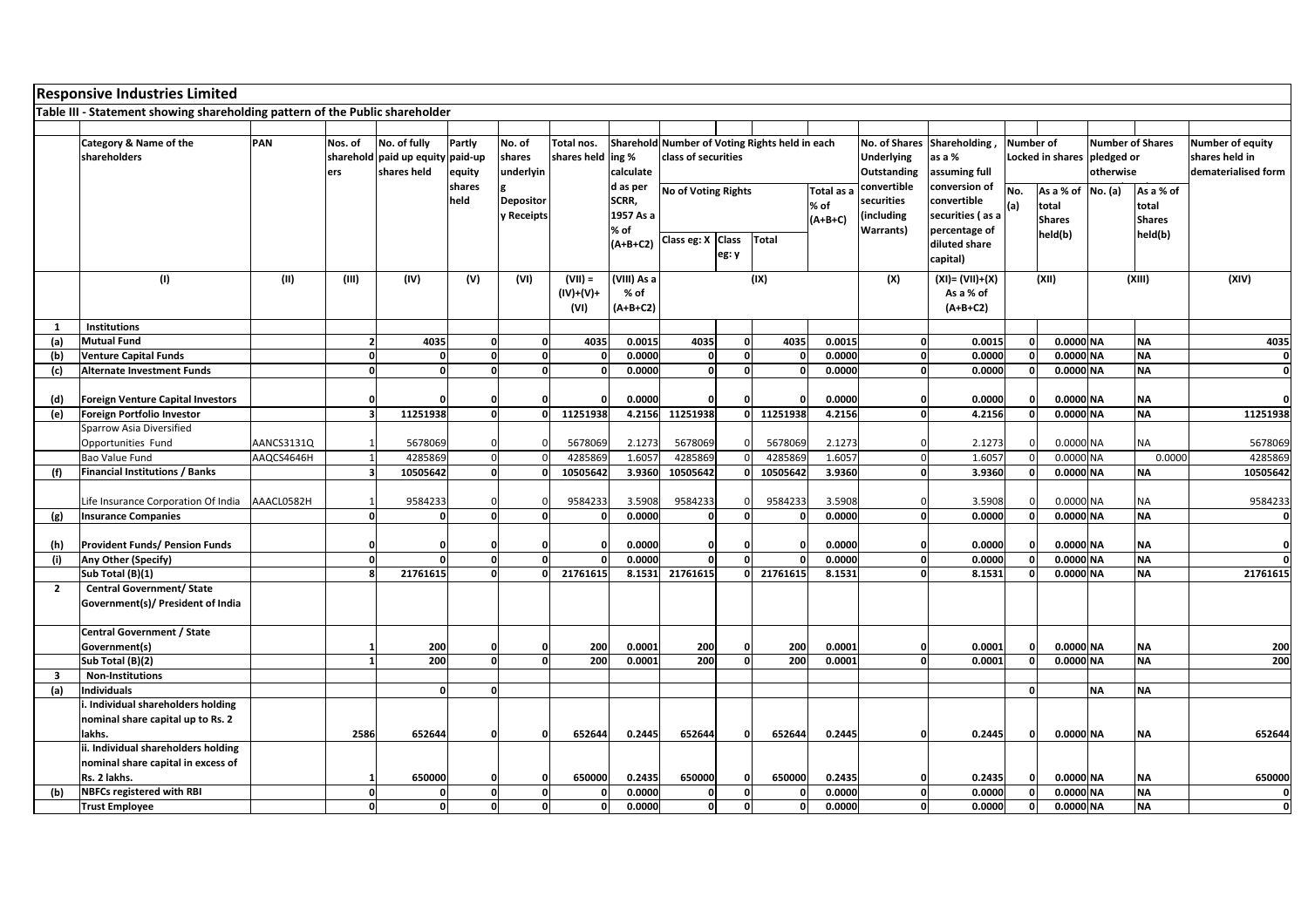|       | <b>Overseas Depositories(holding DRs)</b>                                                                                                                                                                      |               |      |           |  |  |           |         |                   |  |             |         |  |         |  |           |           |           |
|-------|----------------------------------------------------------------------------------------------------------------------------------------------------------------------------------------------------------------|---------------|------|-----------|--|--|-----------|---------|-------------------|--|-------------|---------|--|---------|--|-----------|-----------|-----------|
| (d)   | (balancing figure)                                                                                                                                                                                             |               |      |           |  |  |           | 0.0000  |                   |  |             | 0.0000  |  | 0.0000  |  | 0.0000 NA | <b>NA</b> |           |
| (e)   | Any Other (Specify)                                                                                                                                                                                            |               | 210  | 110033714 |  |  | 110033714 |         | 41.2246 110033714 |  | 110033714   | 41.2246 |  | 41.2246 |  | 0.0000 NA | <b>NA</b> | 110033714 |
|       | <b>Hindu Undivided Family</b>                                                                                                                                                                                  |               | 127  | 55924     |  |  | 55924     | 0.0210  | 55924             |  | 55924       | 0.0210  |  | 0.0210  |  | 0.0000 NA | <b>NA</b> | 55924     |
|       |                                                                                                                                                                                                                |               |      |           |  |  |           |         |                   |  |             |         |  |         |  |           |           |           |
|       | Non Resident Indians (Non Repat)                                                                                                                                                                               |               |      | 336735    |  |  | 336735    | 0.1262  | 336735            |  | 336735      | 0.1262  |  | 0.1262  |  | 0.0000 NA | <b>NA</b> | 336735    |
|       | Non Resident Indians (Repat)                                                                                                                                                                                   |               | 26   | 36263     |  |  | 36263     | 0.0136  | 36263             |  | 36263       | 0.0136  |  | 0.0136  |  | 0.0000 NA | <b>NA</b> | 36263     |
|       | <b>Overseas Bodies Corporates</b>                                                                                                                                                                              |               |      | 80960228  |  |  | 80960228  | 30.3321 | 80960228          |  | 80960228    | 30.3321 |  | 30.3321 |  | 0.0000 NA | <b>NA</b> | 80960228  |
|       | Fossebridge Limited                                                                                                                                                                                            | AABCF0045J    |      | 32896800  |  |  | 32896800  | 12.3249 | 32896800          |  | 32896800    | 12.3249 |  | 12.3249 |  | 0.0000 NA | NA        | 32896800  |
|       | Xatis International Limited                                                                                                                                                                                    | AAACX0466G    |      | 32700720  |  |  | 32700720  | 12.2515 | 32700720          |  | 32700720    | 12.2515 |  | 12.2515 |  | 0.0000 NA | NΑ        | 32700720  |
|       | <b>Brenzett Limited</b>                                                                                                                                                                                        | AACCB9307J    |      | 15362708  |  |  | 15362708  | 5.7557  | 15362708          |  | 15362708    | 5.7557  |  | 5.7557  |  | 0.0000 NA | <b>NA</b> | 15362708  |
|       | <b>Clearing Member</b>                                                                                                                                                                                         |               | 13   | 802       |  |  | 802       | 0.0003  | 802               |  | 802         | 0.0003  |  | 0.0003  |  | 0.0000 NA | <b>NA</b> | 802       |
|       | <b>Bodies Corporate</b>                                                                                                                                                                                        |               | 33   | 28643762  |  |  | 28643762  | 10.7315 | 28643762          |  | 28643762    | 10.7315 |  | 10.7315 |  | 0.0000 NA | <b>NA</b> | 28643762  |
|       | Parshvanath Comtrade Llp                                                                                                                                                                                       | AAQFP9841A    |      | 25000000  |  |  | 25000000  | 9.3664  | 25000000          |  | 25000000    | 9.3664  |  | 9.3664  |  | 0.0000 NA | ΝA        | 25000000  |
|       | Sub Total (B)(3)                                                                                                                                                                                               |               | 2797 | 111336358 |  |  | 111336358 |         | 41.7126 111336358 |  | 0 111336358 | 41.7126 |  | 41.7126 |  | 0.0000 NA | <b>NA</b> | 111336358 |
|       | Total Public Shareholding (B)=                                                                                                                                                                                 |               |      |           |  |  |           |         |                   |  |             |         |  |         |  |           |           |           |
|       | $(B)(1)+(B)(2)+(B)(3)$                                                                                                                                                                                         |               | 2806 | 133098173 |  |  | 133098173 |         | 49.8658 133098173 |  | 0 133098173 | 49.8658 |  | 49.8658 |  | 0.0000 NA | <b>NA</b> | 133098173 |
|       |                                                                                                                                                                                                                |               |      |           |  |  |           |         |                   |  |             |         |  |         |  |           |           |           |
|       | Details of the shareholders acting as persons in Concert including their Shareholding (No. and %):                                                                                                             |               |      |           |  |  |           |         |                   |  |             |         |  |         |  |           |           |           |
|       | Details of Shares which remain unclaimed may be given hear along with details such as number of shareholders, outstanding shares held in demat/unclaimed suspense account, voting rights which are frozen etc. |               |      |           |  |  |           |         |                   |  |             |         |  |         |  |           |           |           |
|       | No. of shareholders                                                                                                                                                                                            | No. of Shares |      |           |  |  |           |         |                   |  |             |         |  |         |  |           |           |           |
|       |                                                                                                                                                                                                                |               |      |           |  |  |           |         |                   |  |             |         |  |         |  |           |           |           |
| Note: |                                                                                                                                                                                                                |               |      |           |  |  |           |         |                   |  |             |         |  |         |  |           |           |           |
|       | (1) PAN would not be displayed on website of Stock Exchange(s).                                                                                                                                                |               |      |           |  |  |           |         |                   |  |             |         |  |         |  |           |           |           |
|       | (2) The above format needs to be disclosed along with the name of following persons:Institutions/Non Institutions holding more than 1% of total number of shares                                               |               |      |           |  |  |           |         |                   |  |             |         |  |         |  |           |           |           |
|       | (3) W.r.t. the information pertaining to Depository Receipts, the same may be disclosed in the respective columns to the extent information available and the balance to be disclosed as held by custodian.    |               |      |           |  |  |           |         |                   |  |             |         |  |         |  |           |           |           |